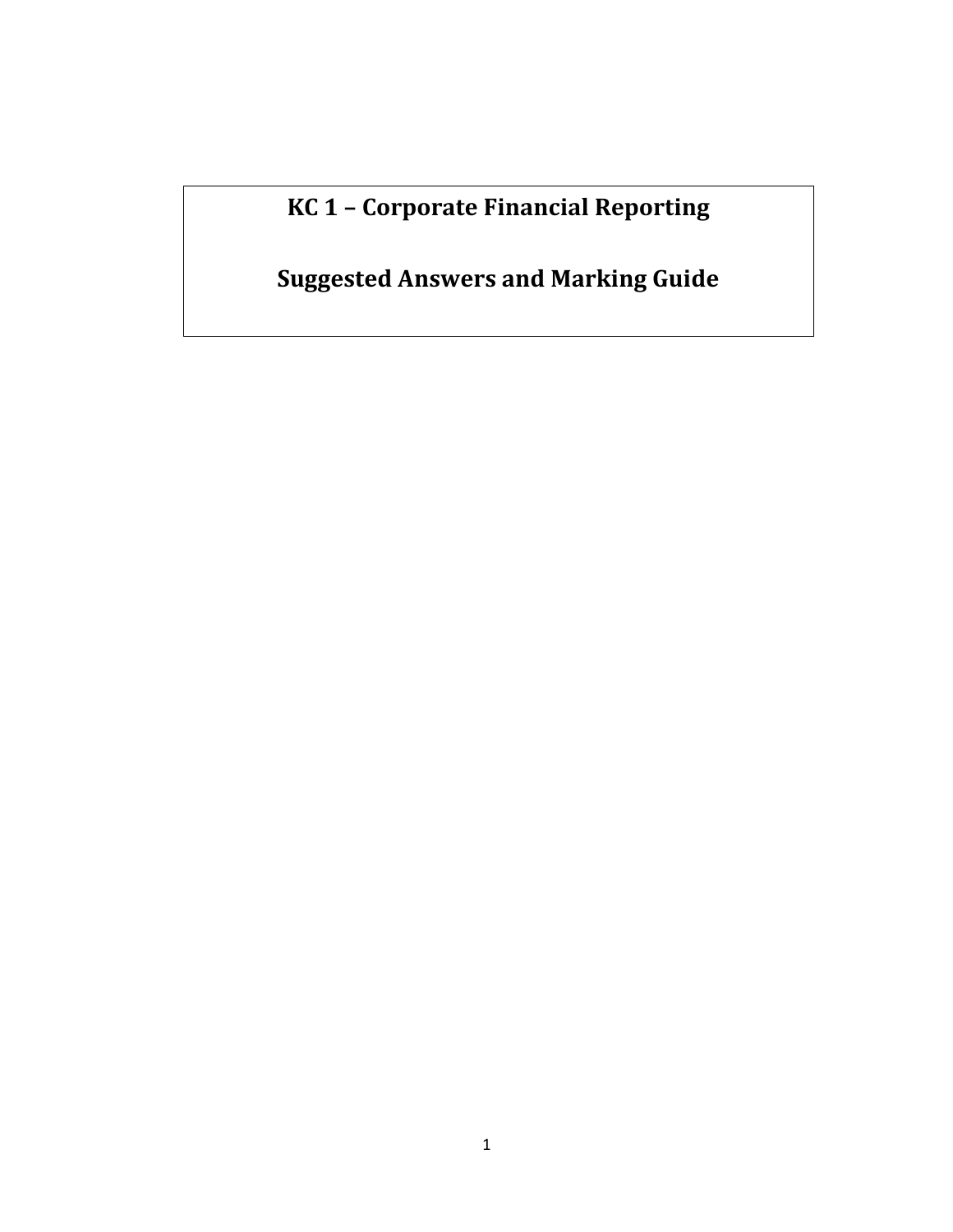# **Section 1**

**(a) i.**

| To test the students' ability to apply LKAS 18 and IFRIC to a given scenario.                           |         |
|---------------------------------------------------------------------------------------------------------|---------|
| According to the LKAS 18 and IFRIC-13, If there is separately identifiable components of a single sale  |         |
| transaction, it is required to apply recognition criteria to each component separately.                 |         |
| Loyalty card scheme introduced for customers by a company is one example that above provision can       |         |
| be applied.                                                                                             |         |
| When an entity offers reward points, it shall recognize the consideration received for reward points as |         |
| revenue only when reward points are redeemed by customers and it fulfills its obligation to reward      | 1 mark  |
| points. Otherwise revenue should be differed.                                                           |         |
| Therefore, Hiru PLC can recognize revenue from loyalty cards only when customers use those cards to     |         |
| make purchases with in the expiration period of 36 months.                                              | 1 mark  |
| As a result, no revenue can be recognized for the month of March 2015 due to the fact that none of the  |         |
| customers have used this discount card in March 2015. Therefore revenue of the company should be        | 2 marks |

# **(a) ii.**

#### **To test the students' ability to apply LKAS-17 to a given scenario**

reduced by Rs.30 Mn and it should be shown as differed revenue.

Hiru PLC has leased out an existing plant. Leased period of the asset is five years and useful life time of the asset is also five years. Therefore this lease can be considered as a finance lease. **1 mark**

When company own asset is leased out under finance lease, lessor shall record the lower of fair value/carrying value of the property as receivable (net investment) and difference between gross investment and net investment as unearned finance income. Then, this unearned finance income should be allocated over the lease term reflecting constant periodic rate of return on a systematic and rational basis.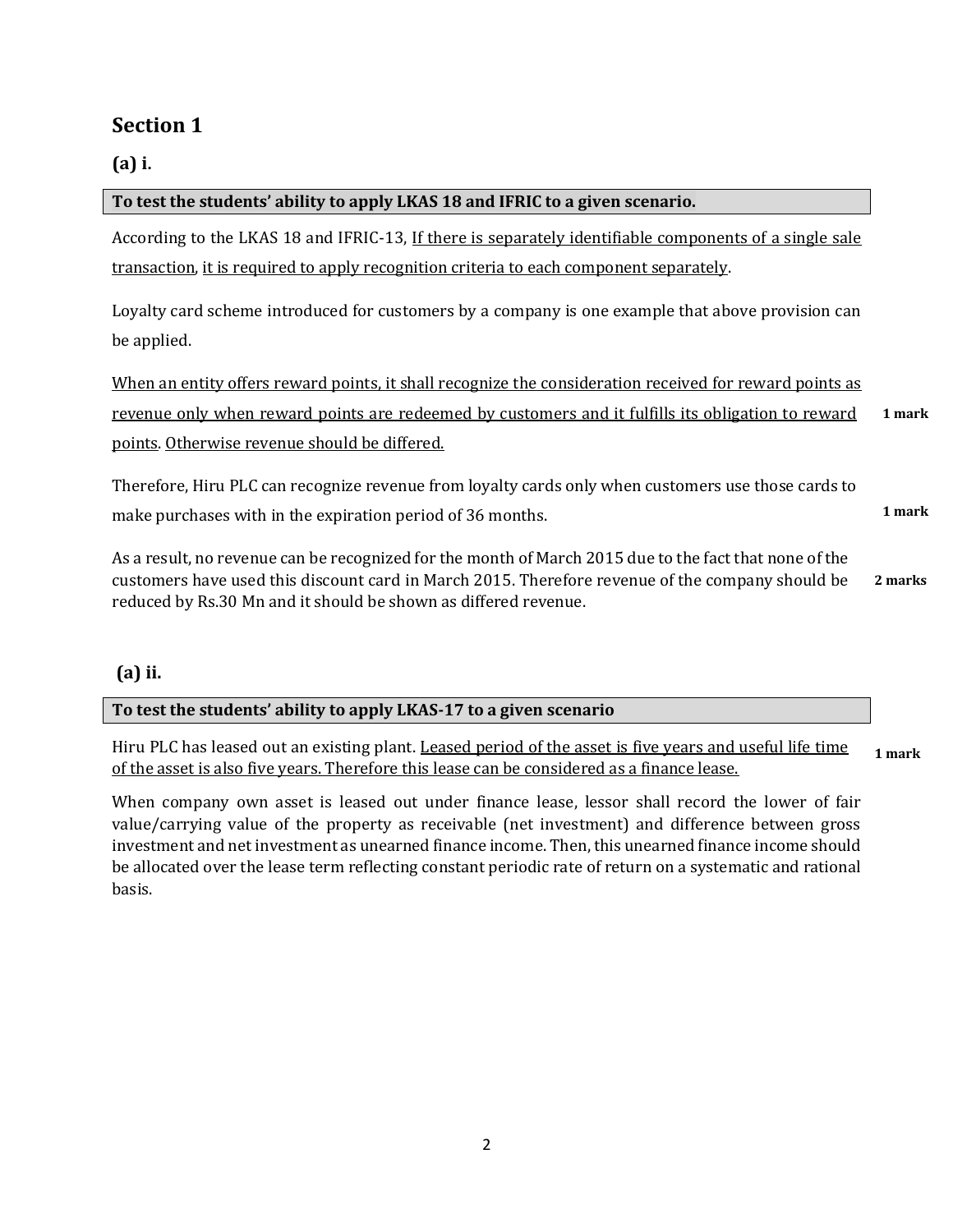| Gross investment in lease $(60x5+5)$    |       | Rs.Mn<br>305.0 |
|-----------------------------------------|-------|----------------|
| <b>Minimum Lease payment</b>            |       |                |
| Lease rentals $(60+60 \times 3.170)$    | 250.0 |                |
| Unguaranteed residual Value (5 x 0.683) | 3.4   |                |
| Total                                   | 253.4 |                |
|                                         |       |                |
| Fair Value/Carrying Value               | 250.0 | 250.0          |
| Unearned finance income                 |       | 55.0           |

This transaction has resulted in an unearned finance income of Rs.55Mn. It should be recognized as an income over a period of five years. Income to be recognized in the first year is Rs.19 Mn.(Rs. 190Mn x 10%) **2 marks**

Gain on disposal amounting to Rs.70Mn should not be recognized in statement of comprehensive income for the year ended 31st March 2015. But, finance income of Rs.19 Mn shall be recognized. **1 mark**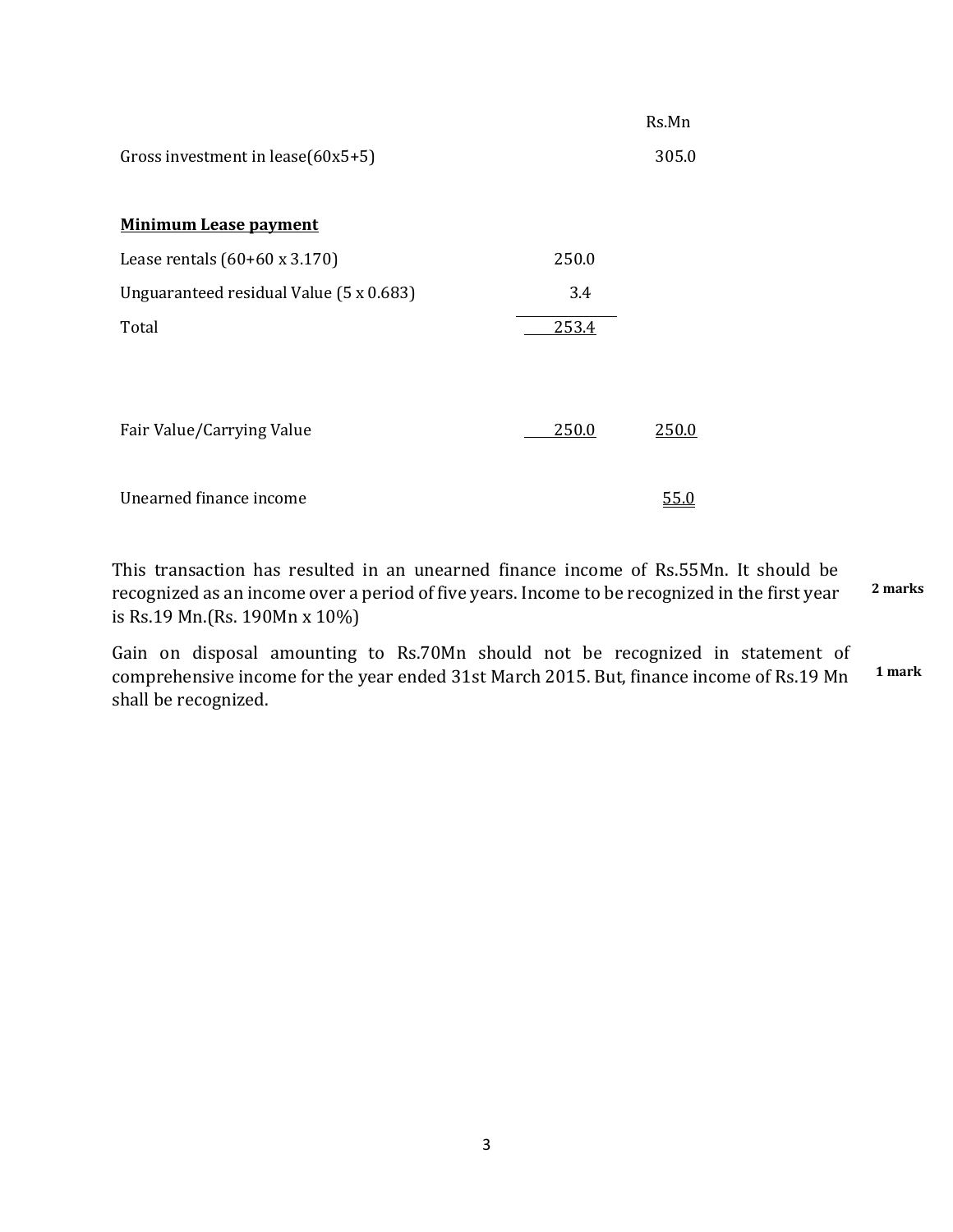#### **a).iii**

#### **To test the student ability to identify the impairment indication in a given scenario.**

According to the LKAS-36, significant decline in fair value of investment in equity instrument below its cost is an impairment indication. The term "significant" has not been defined in the standard but it means beyond the normal price volatility more than expected.

AFS investment is considered to be impaired when,

- Its fair value has declined to below cost.
- There is an objective evidence of impairment.

When there is objective evidence of impairment, recoverable value should be decided.

Generally, Changes in fair value of AFS investment is recorded in other comprehensive income.

According to the information given, market price has declined by 60%,which is a significant percentage.Therefore, Impairment loss of Rs.75 Mn should be recognized directly in P &L in the current year financial statements and carrying value shall be reduced to Rs.50 Mn. When it is sold on 20th April 2014, a profit of Rs 12.5Mn ((2.5 x25)-50Mn) can be recognized. **3 marks**

#### **a).iv**

#### **To test the student ability to apply LKAS-36 for a given scenario.**

This event is a post balance sheet event. Based on the information given Good Finance PLC was carrying on the business well up to 31 March 2015. The company has started experiencing liquidity problems only in May 2015.Therefore this condition did not prevail in the year ended 31 March 2015.As a result this event is a non-adjusting event and no adjustment is required in the financial statements in this regard. **2 marks**

Further this bond is a held to maturity financial asset and measured at amortised cost at the date of Statement of Financial Position. So interest income amounting to Rs.54 Mn should be recognized in the income statement. (Rs 360 Mn x 15%) **2 marks**

**(15 marks)**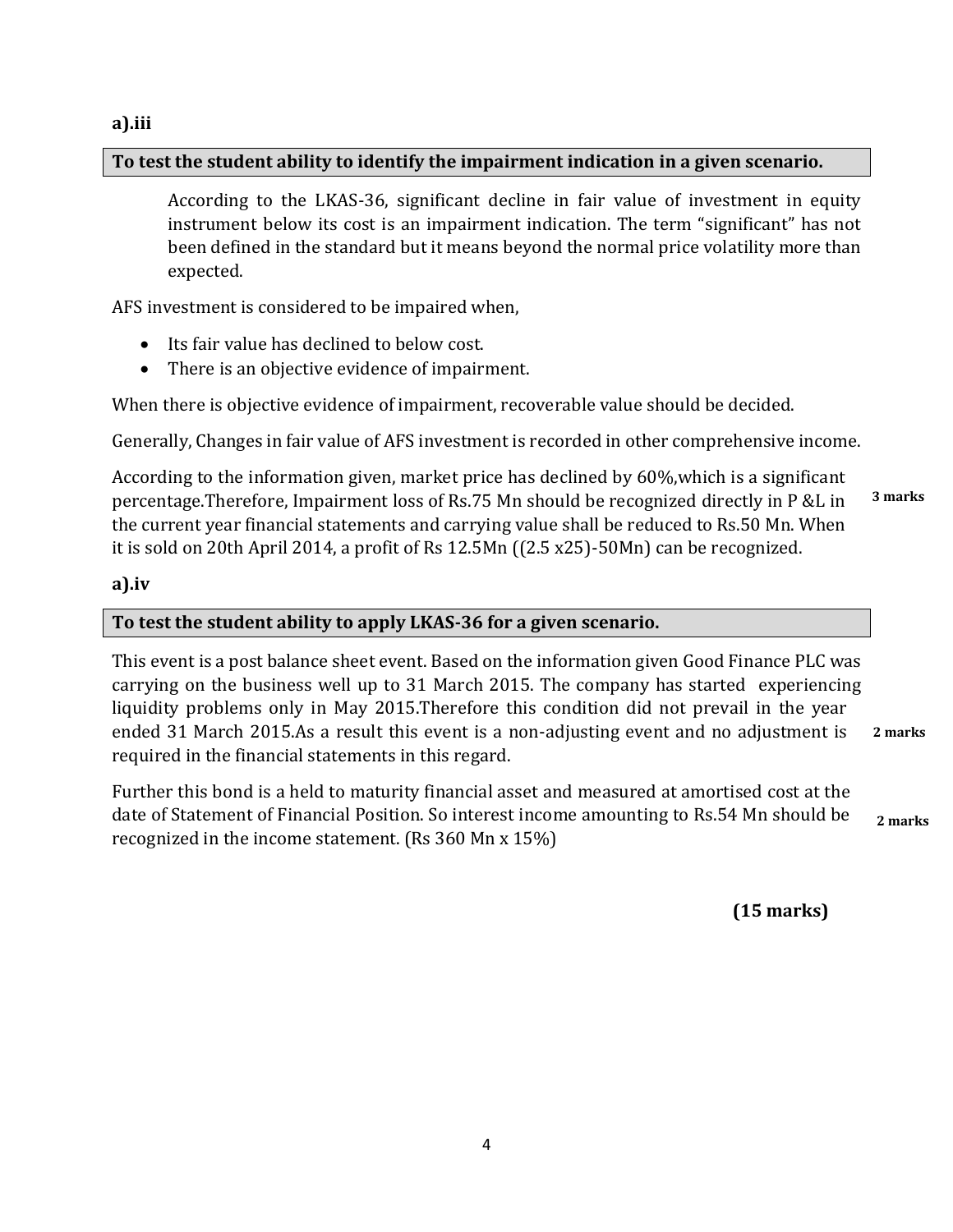**b)**

# **To test the students' ability to apply LKAS/SLFRS to a given scenario.**

# Computation of revised profit

|                                    | Rs.Mn           |            |
|------------------------------------|-----------------|------------|
| Profit calculated already          | 300             |            |
| Reversal of loyalty card revenue   | (30)            | 1 mark     |
| Reversal of gain on disposal-Plant | (70)            | 1 mark     |
| Interest income on lease           | 19              | $1/2$ mark |
| Impairment-AFS investment          | (75)            | $1/2$ mark |
| Interest already recognized        | (40)            | $1/2$ mark |
| Interest income on corporate Bond  | <u>54</u>       | $1/2$ mark |
| Revised profit for the year        | <u>158</u>      |            |
| Number of Shares                   | 50Mn            |            |
| Earnings per Share                 | <u>Rs. 3.16</u> | 1 mark     |

 **(05 Marks)**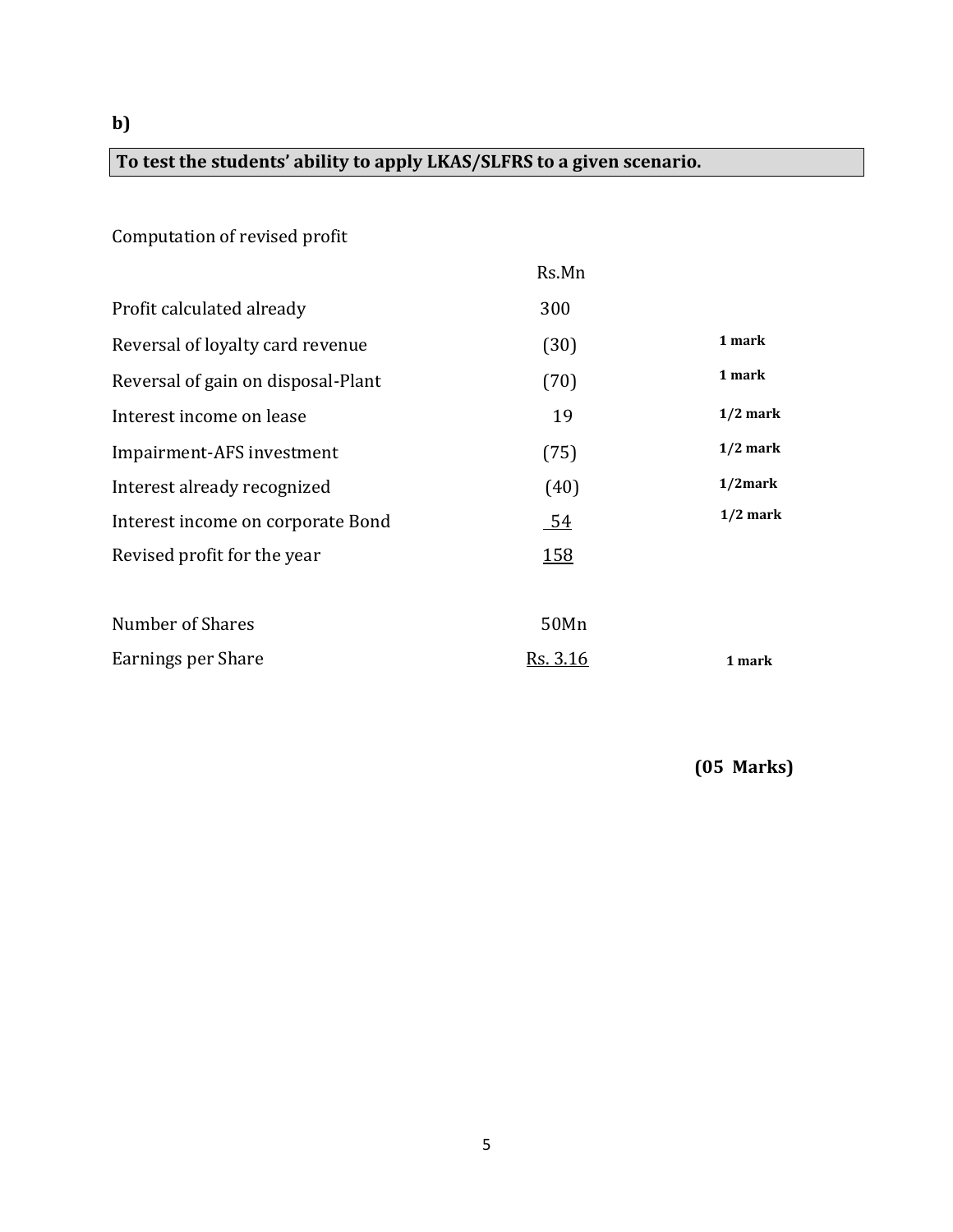# **To test the students' ability to identify ethical issues and recommend relevant safeguard, if any.**

Here, two key management personnel (MD and CFO) hold 25% of company shares which can be considered as significant percentage. So, it has created a financial interest with the company and, as a result of that, there is a self-interest threat to objectivity and confidentiality. Further the company has received a bid from a rival company which says the value of consideration is based on the company earnings reported as at 31st March 2015. This may trigger the issue. Because, there is a high possibility that financial information presented may not be reliable and disclosure may not be complete. **3 marks**

Committee should ensure that company is in compliance with financial reporting requirement and may consider getting additional services from external auditors /expert regarding the special areas concern and get financial statements prepared in compliance with Sri Lanka Accounting standards. Further chairman should consider informing all members of the board and other stake holders if any, about the errors identified. **2 marks**

 **(05 Marks)**

# **c)**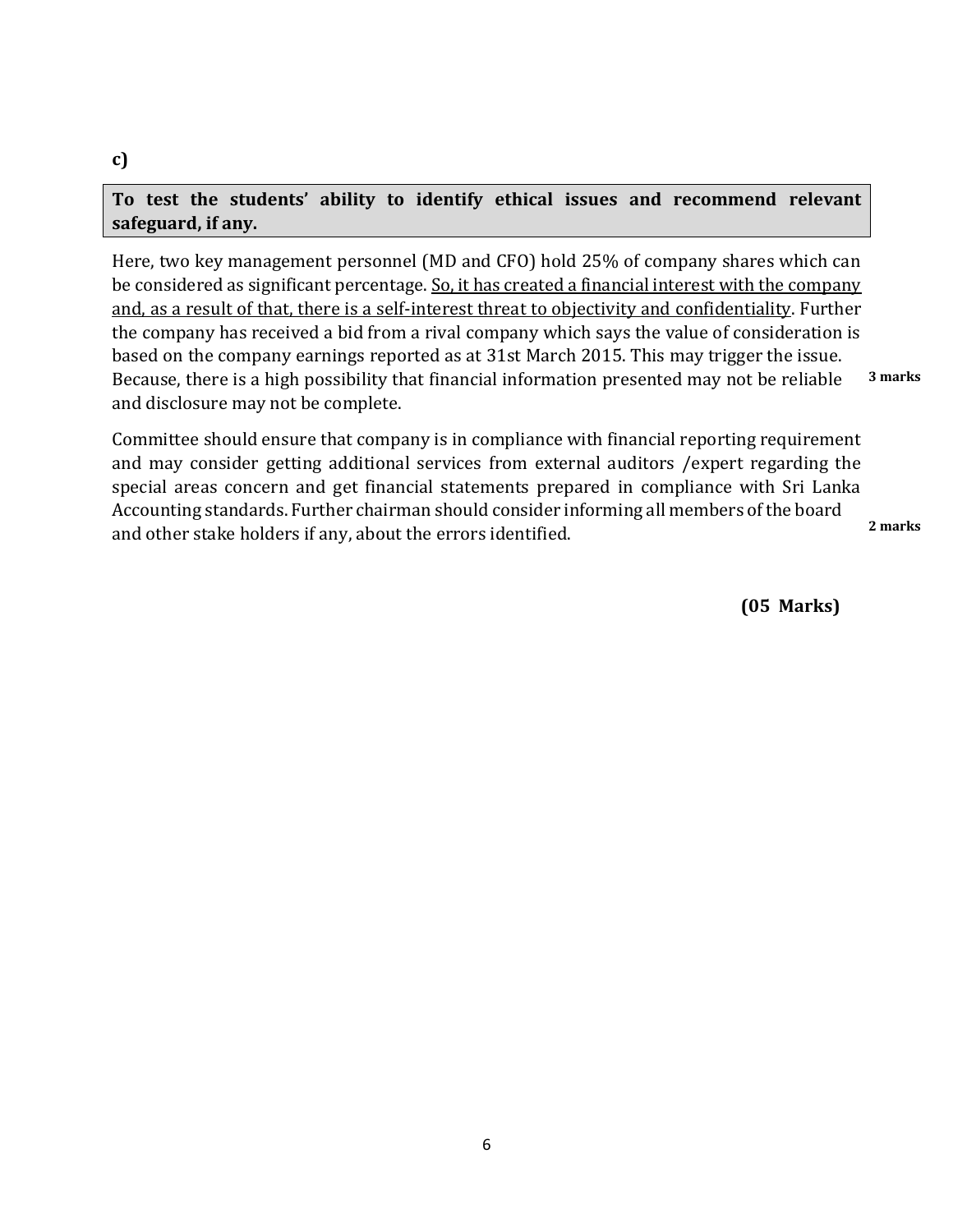# **Question 2**

**a).**

**To tests the student ability to identify the importance of related party transaction in financial statement analysis.**

When related party transaction do not occur in an arm's length basis, reported financial information in the set of financial statements may not give the true picture because reported transactions and balances do not represent the real transaction value. It may understate or overstate the true financial position.  **1 mark**

On the other hand, size of the related party transaction is another important factor, because company may have performed well not because of anything else but because of intercompany sales as the given case of Hifi Bakers. **1 mark**

Further valuation of related party payable and receivable may have an impact on financial performance and position as the case of Hifi Bakers where related party loan has not been measured at amortized cost and interest cost has not been charged to income statement.

If ratios are calculated without considering the impact of those transactions, results of the financial statements analysis may not show true picture of the company. This analysis should consider financial and non financial disclosures as well.

On the other hand there may be some off balance sheet items which are related party transactions. Example includes guarantee issued for subsidiary company, some terms and conditions included in agreements with related parties. **1 mark**

Other related party Transaction may include sales, purchases, expenses for services, finance income and expenses and balance includes intercompany loans, investments, related party receivable and payable.

 **(05 Marks)**

**1 mark**

**1 mark**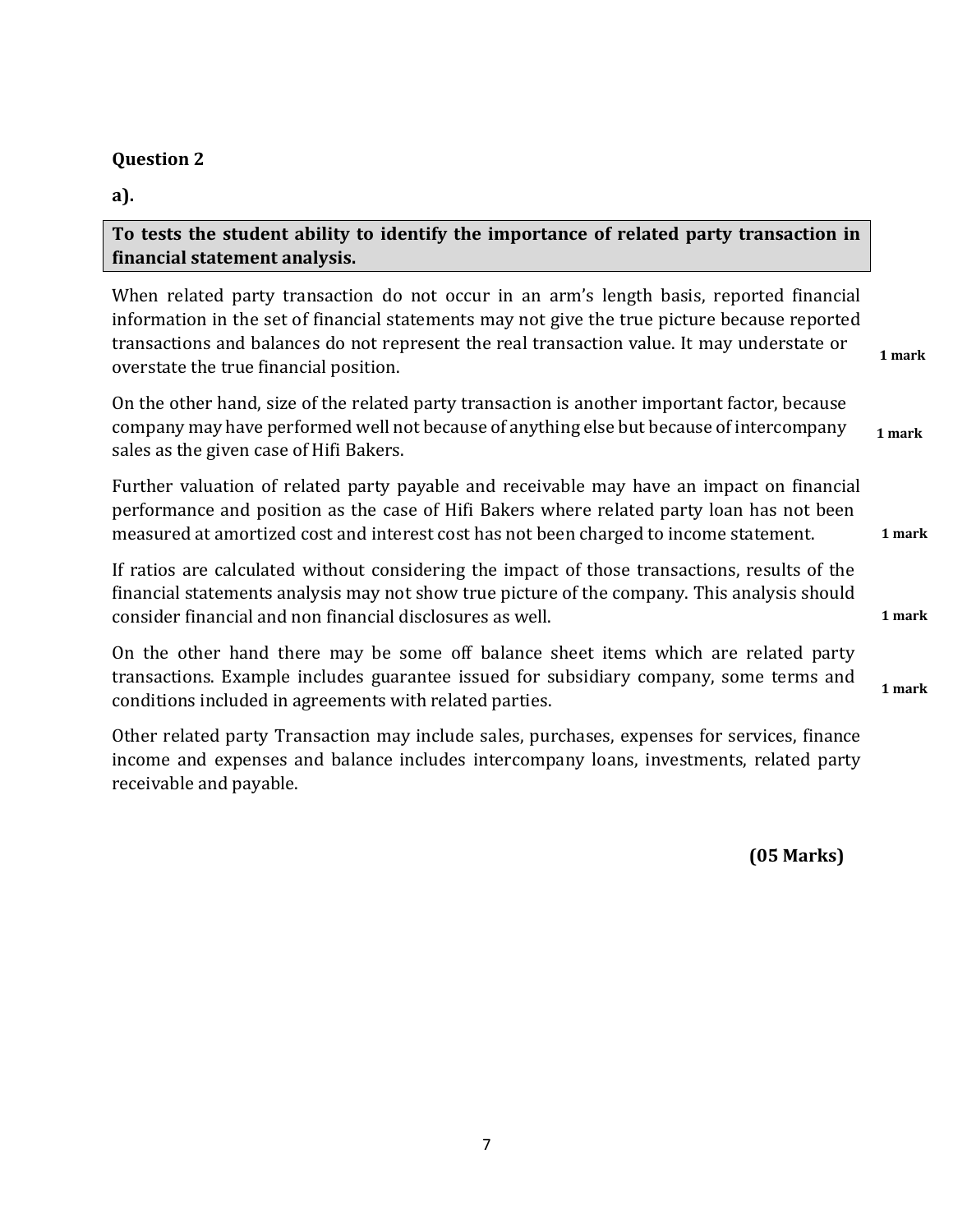#### **b)**

#### **To test the students ability to analyze the given financial information and write a report.**

**To:** Managing Director, Tasty Bakers (Pvt) Ltd

**From:** Accountant of Tasty Bakers (Pvt) Ltd

**Subject:** Analysis of Financial Statements of HIFI Bakers (Pvt) Ltd

At your request I have analyzed the financial statements and other information of Hifi Bakers (Pvt) Ltd provided to me. My analysis of profitability & liquidity of the company is given below.

#### **Return on capital employed**

Overall performance of the 'Hifi Bakers' which is measured by ROCE has improved from 39.6% to 80.9% which is almost doubled compared with previous year. Looking at the composition of ROCE, Gross margin has increased from 19.5% to 26.4% which is increase of 35%. This is supported by one reason given in the question which says that there was an increase in price of bakery products sold by the company to out siders by 10%. But, outside sales represent only 42% of total sales (Previous year-36%).This, alone may not justify the reason for the increase in sales. On the other hand, the product launch made has also been not success. So it can be assumed that some fictitious sales may be included in the total sales. Further, there is no increase in cost of sales in proportion to increase in sales. Total sales has increased by 36% whereas cost of sales has gone up only by 24%. Most probably this may have been the other reason for improvement in GP margin. But, this argument cannot be supported due to the fact that it says the raw material prices increased during the year under review. Sometimes this may be due to intercompany purchases at a lower price than fair values. Operating margins has improved from 5.5% to 17.8% by 223%. In one hand, this can be attributed to increase in gross margin by 35%. Other main reason is significant decrease in selling & distribution cost by 50%Compared to previous year. Further management fees have also come down by 50%which is a related party transaction. As a whole operating expenses has come down from 14% to 9.8% from 2014 to 2015 and selling and distribution cost has come down whereas it does not justify the increase in sales. **8 marks**

#### **Asset Utilization**

This ratio shows that company has not performed well during the year 2015.It has come down from 3.6 times to 2.6 times. It shows sales per rupee invested has come down by 28%. This may be due to increase in PPE & trade & other receivables. There is new machine purchased during the previous year but it has not performed well. On the other hand there is a substantial increase in PPE during the year. This may be due to capitalization of interest and some other expenses. Purchase of low Performance asset to inflate assets may be the other reason. **5 marks**

Further, increase in trade and other receivable may be due to poor internal controls over credit management and long outstanding debts.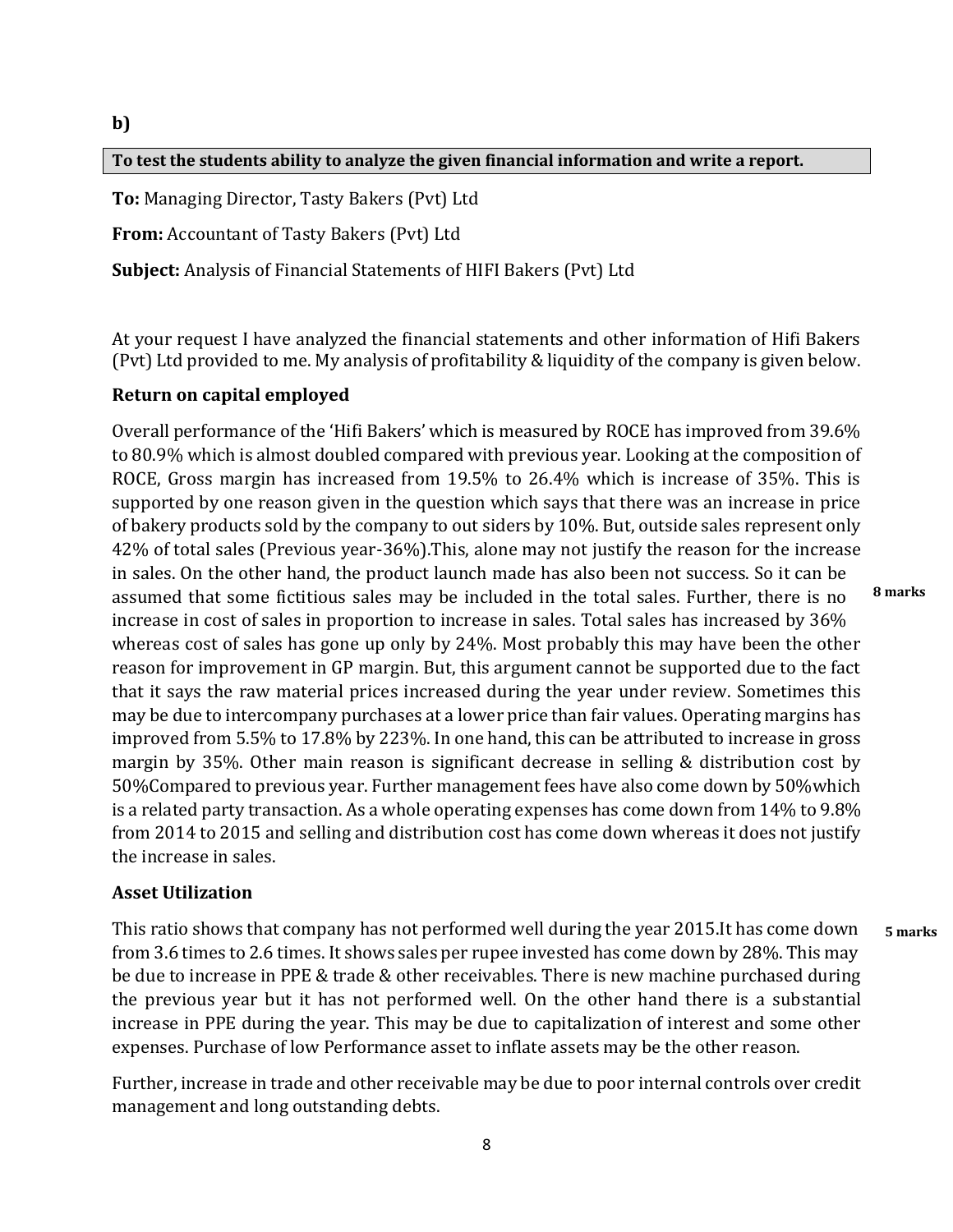#### **Profit Margins**

Net profit margin of Hifi Bakers has increased by 321% (from 2.8% to 11.8%) which is significant due to several factors outlined as above. This has been both by the effect of increase in GP margin as well as decrease in overall operating expenses. Further it appears that interest has not been calculated using EIR for the related party loan. If EIR is higher than the flat rate that is 10% then profit has been overstated by taking lower interest cost to the financial statements. Further it requires to analyze and see whether adequate depreciation has been charged for the year and provision has been made for debtors outstanding. **3 marks**

#### **Liquidity**

Liquidity position of the company doesn't seem to be good but compared with the previous year it has improved due to increase in debtors. But it is still below the norm. Further this severe liquidity problem is evidenced by increase in current liability not paid yet. 60% of the current assets represents trade receivables. It appears that most of these receivables are due from parent company. If the parent company will not pay debt on time the company might not be able to continue as a going concern. Further suppliers might stop further supplies due to not paying their payments on time. **4 marks**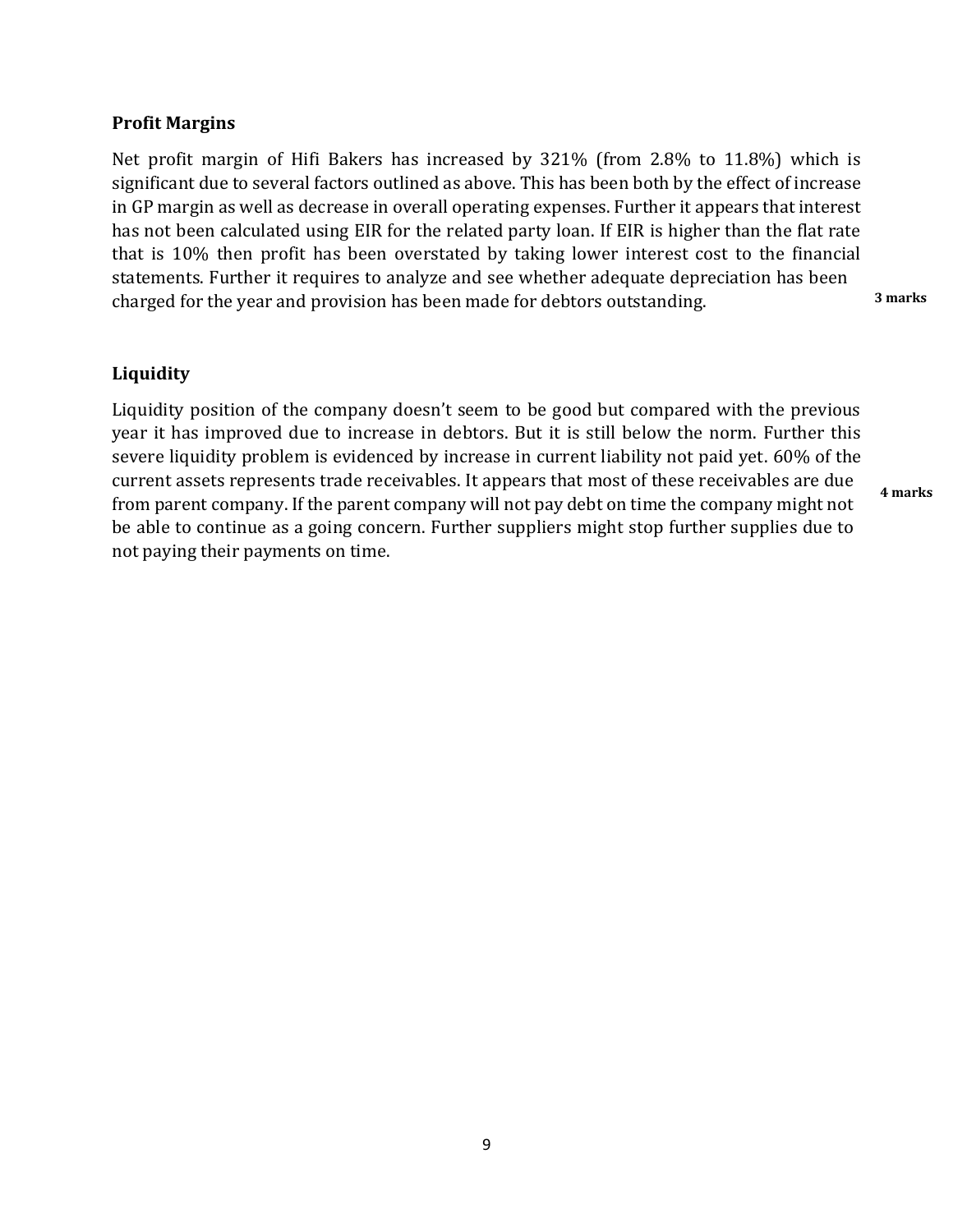| Ratio                                                                | 2013   | 2012                  |
|----------------------------------------------------------------------|--------|-----------------------|
|                                                                      |        |                       |
| Return on Capital Employed [(32,000+50,000)/(50,000-<br>43,000)]*100 | 80.90% | 39.62%                |
| Operation Profit Margin (37,000/207,300)*100                         | 17.80% | 5.50%                 |
|                                                                      |        |                       |
| Gross Profit Margin (54,800/207,300)*100                             | 26.40% | 19.50%                |
| Operating expenses (20,300/207,300)*100                              | 9.80%  | 14%                   |
| Net Profit Margin (24,500/207,300)*100                               | 11.80% | 2.80%                 |
|                                                                      |        |                       |
| Interest cover (37,000/5,000)                                        | 7.40   | 3.36                  |
| Effective tax rate (7,500/32,000)*100                                | 23.40% | 27.10%                |
| Asset Turnover (207,300/79,100)                                      | 2.60   | 3.60                  |
| Gearing (28,400+50,000)/0)                                           |        |                       |
| <b>Current Ratio</b>                                                 | 0.91:1 | 0.77:<br>$\mathbf{1}$ |
|                                                                      |        |                       |
| <b>Liquidity Ratio</b>                                               | 0.75:1 | 0.55:1                |

**(20 marks)**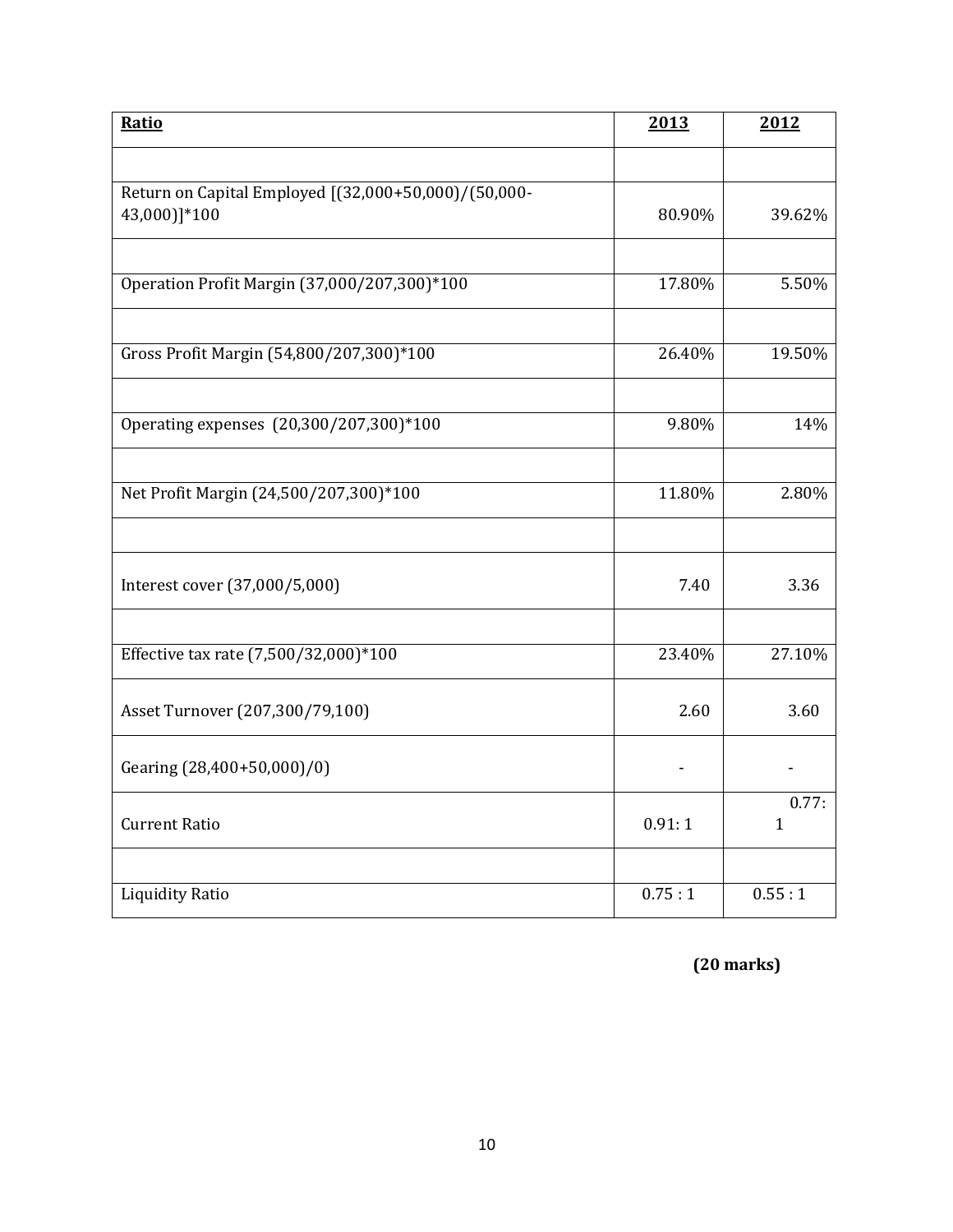# **Section 2**

#### **Question 3**

**(i)**

#### **To test the student's ability to compute goodwill on consolidation.**

(a) Total comprehensive income cannot be added to the retained earnings. Out of the total comprehensive income of Rs.144.53Mn, Profit for the year amounting to Rs.91.11 Mn can only be added to retained earnings. Fair value gain on AFS amounting to Rs.28.42 Mn and Revaluation Surplus amounting to Rs.25 Mn should be shown as separate components with in equity. Therefore this adjustment would result in reduction in retained earnings by Rs.53.42 Mn.

**1 mark**

(b) Milanka Waltiles (Pvt) Ltd has become a subsidiary of Migaya Ceramics since 1st October 2014. Therefore financial statements of Milanka Waltiles should be consolidated in preparing the 2014/2015 consolidated financial statements of Migaya Group.

The acquicision of Milanka Waltiles would result in a goodwill of PRs. 83.490 Mn.

|   |                                                           |            | Rs. "000" |        |
|---|-----------------------------------------------------------|------------|-----------|--------|
| 1 | <b>Goodwill On Consolidation</b>                          |            |           |        |
|   | Fair value of 15% equity shares already acquired          |            | 52,500    | 1 mark |
|   | $(10,000 \times 15\% \times 35)$                          |            |           |        |
|   | <b>Consideration for 40%</b>                              |            |           |        |
|   | Cash                                                      | 100,000    |           |        |
|   | Contingent consideration(40,000/(1.08) 1/2                | 38,490     | 138,490   | 1 mark |
|   |                                                           |            |           |        |
|   | $(10,000 \times 45\% \times 35)$ Non-controlling interest |            | 157,500   | 1 mark |
|   |                                                           |            |           |        |
|   |                                                           |            | 348,490   |        |
|   | Less: Fair value identifiable of net assets acquired:     |            |           |        |
|   | <b>Stated Capital</b>                                     | (160,000)  |           |        |
|   | Retained earnings                                         | (104, 750) |           |        |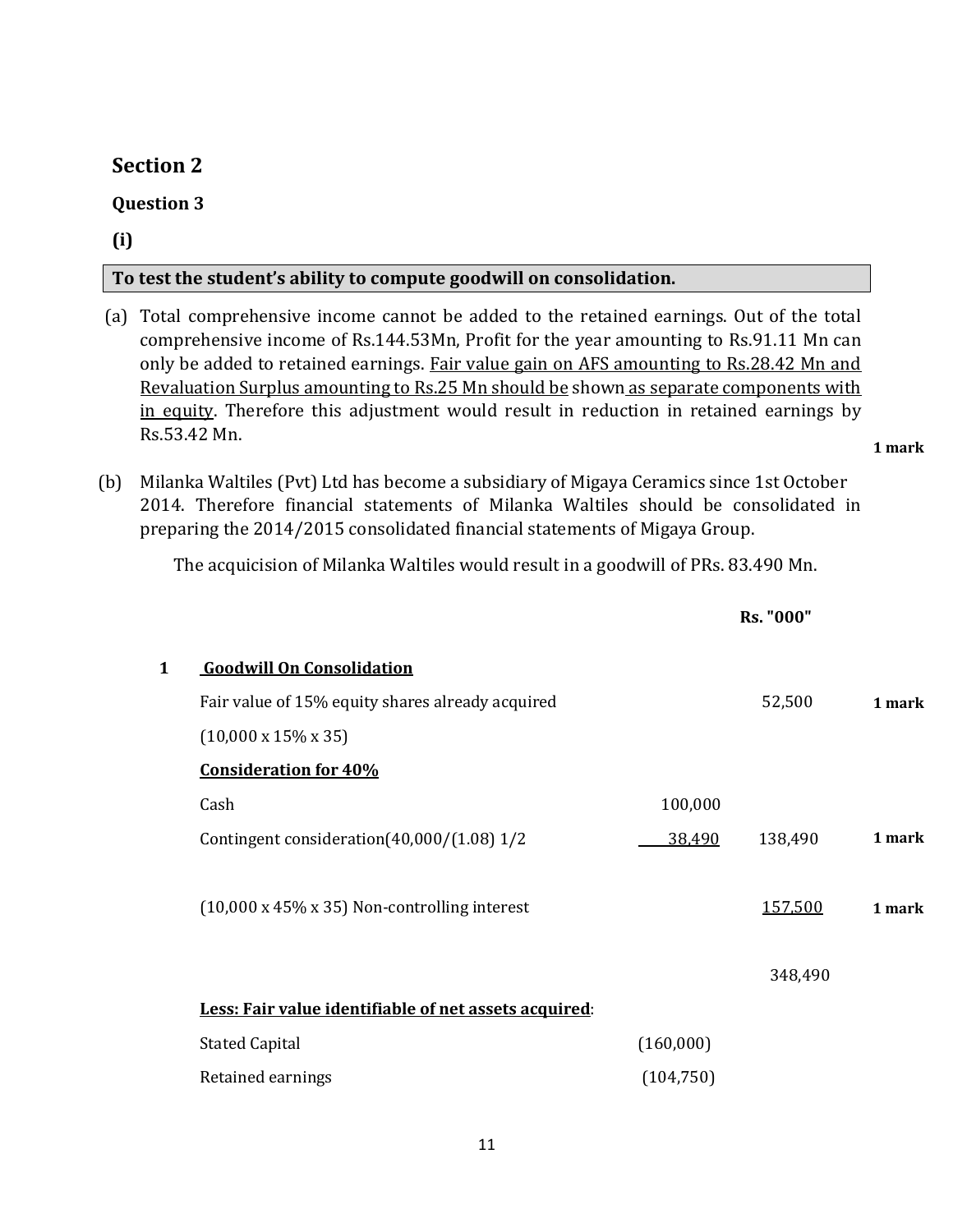| Fair value adjustment-Land | (250)<br>(265,000) | 1 mark |
|----------------------------|--------------------|--------|
| Goodwill on acquisition    | 83,490             | 1 mark |

Financial results of Milanka Waltiles (Pvt) Ltd for the period 1st October 2014 to 31st March 2015 should be consolidated. This would result in increase in consolidated profit of Migaya group.

- (c) This investment is designed as available for sale financial assets. AFS financial assets should be measured at fair value in subsequent measurement. The fair value of investment in Milanka Tiles (PLC) as at 31st March 2015 was Rs.30 Mn. Therefore the resulting gain on fair value measurement of AFS financial assets amounting to Rs.10 Mn should be recognized as other comprehensive income. This will result in increase in total comprehensive income of Migaya group by Rs.10 Mn. **1 mark**
- (d) This plant is sold and taken it back on lease. The new lease arrangement is a finance lease. Because the lease period is equal to the remaining life time of the plant. Therefore this asset should be taken out from free hold asset and classify it under leasehold asset at its fair value. Further corresponding liability should also be recognize in the financial statements. **1 mark 1 mark**

Further the asset is being sold at a price higher than the fair value of the plant. Therefore the difference between the selling price and the carrying value should be taken as an income over the lease period which is four years. Therefore Rs.2.5 Mn (10 Mn / 4) should be recognized as income in preparation of 2014/2015 consolidated financial statements. Installment already paid amounting to Rs.15 Mn recognized as an asset should be derecognized. It should be split among repayment of capital and interest, and adjust accordingly. **1 mark**

e) This is a financial instrument. It has liability component as well as equity component.

Fair value of non- convertible debt =  $100Mn/$  (1.12)<sup>3</sup>

|                           | $= 71.18$ Mn            |
|---------------------------|-------------------------|
| Present value of interest | $=$ 33.1 Mn/ $(1.12)^3$ |
|                           | $= 23.56$               |
| Fair value of debt        | $= 94.74$ Mn            |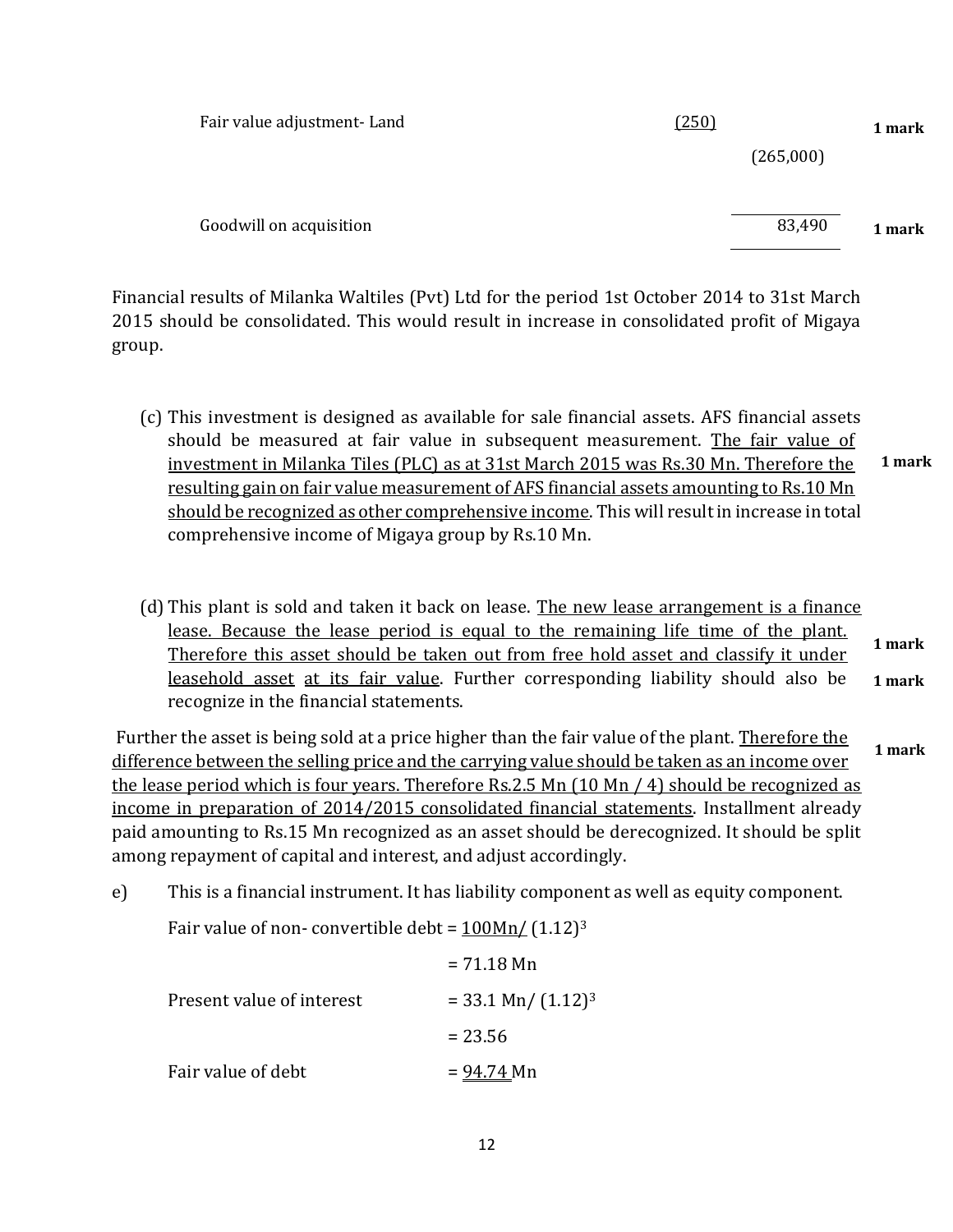| Therefore this liability should be shown in the financial statements at Rs. 94.74 Mn.                                                                                                      | 1 mark |
|--------------------------------------------------------------------------------------------------------------------------------------------------------------------------------------------|--------|
| Equitry component of the financial instrument is Rs.5.26 Mn. (Rs.100Mn-Rs.94.74Mn)                                                                                                         | 1 mark |
| As at 31 st March 2015, this liability should be measured at amortised cost and should be shown<br>at Rs. 106.10 Mn in the SOFP and difference between Rs.106.10 and Rs.94.74 amounting to |        |
| De 11 26 Mn should be shown as finance sost in SOCI                                                                                                                                        | 1 mark |

Rs.11.36 Mn should be shown as finance cost in SOCI.

f) This asset should be reclassified into asset held for sale and shown under current assets. Because the management has already decided to sell this and appropriate steps have also been taken such as advertising to sell this asset. Therefore carrying value of this asset which is Rs. 113.968Mn should be derecognize from PPE. Further recoverable value of this asset is lower than the carring value by Rs.6.968 Mn. Therefore this difference should be recognized as an impairment loss in the Financial Statements. **2 marks**

**(ii)**

| To test the student's ability to prepare consolidated financial statements. |             |            |
|-----------------------------------------------------------------------------|-------------|------------|
| Migaya Group                                                                |             |            |
| <b>Revised Consolidated Statement of Comprehensive Income</b>               |             |            |
| For the year ended 31st March 2013                                          |             |            |
| Turnover $(4,106,015 + 422,560 \times 6/12 - 50,000)$                       | 4,267,295   | $1/2$ mark |
| Cost of sale $(3,026,511 + 245,200 \times 6/12)$                            | (3,149,111) | $1/2$ mark |
| Gross profit                                                                | 1,118,184   |            |
| Other income Gains (W1)                                                     | 40,352      | 4 marks    |
| Investment income                                                           | 14,422      |            |
| Distribution expenses $(462, 450 + 82, 040 \times 6/12)$                    | (503, 470)  | $1/2$ mark |
| Administrative expenses (W2)                                                | (285, 975)  | $1/2$ mark |
| Finance Cost (W3)                                                           | (280, 558)  | $1/2$ mark |
| Profit / (Loss) before tax                                                  | 102,955     |            |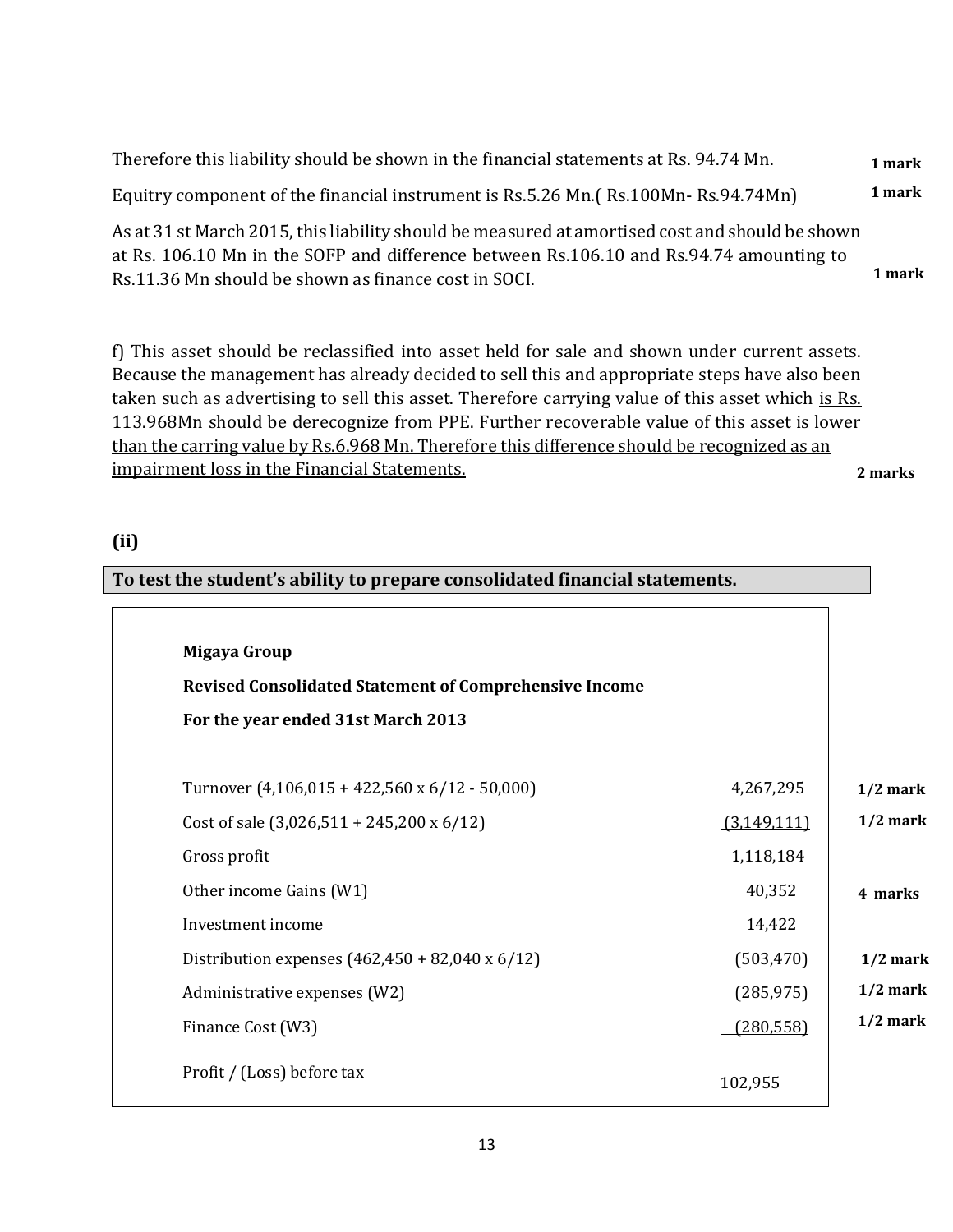| Income tax $(39,047 + 6,830x 6/12)$                       | (42, 462)      | $1/2$ mark |
|-----------------------------------------------------------|----------------|------------|
| Net profit for the year                                   | 60,493         |            |
|                                                           |                |            |
| <b>Other Comprehensive Income</b>                         |                |            |
| Gain on revaluation                                       | 25,000         |            |
| Increase in fair value of AFS investment(W8)              | 25,920         | $1/2$ mark |
| Total comprehensive income                                | 111,413        | $1/2$ mark |
|                                                           |                |            |
| Profit attributable to parent Company                     | 58,355         |            |
| Profit attributable to NCI                                | 2,138          |            |
|                                                           | 60,493         |            |
| Total comprehensive income attributable to parent company | 109,275        |            |
| Total comprehensive income attributable to NCI            | 2,138          |            |
|                                                           | <u>111,413</u> |            |
|                                                           |                |            |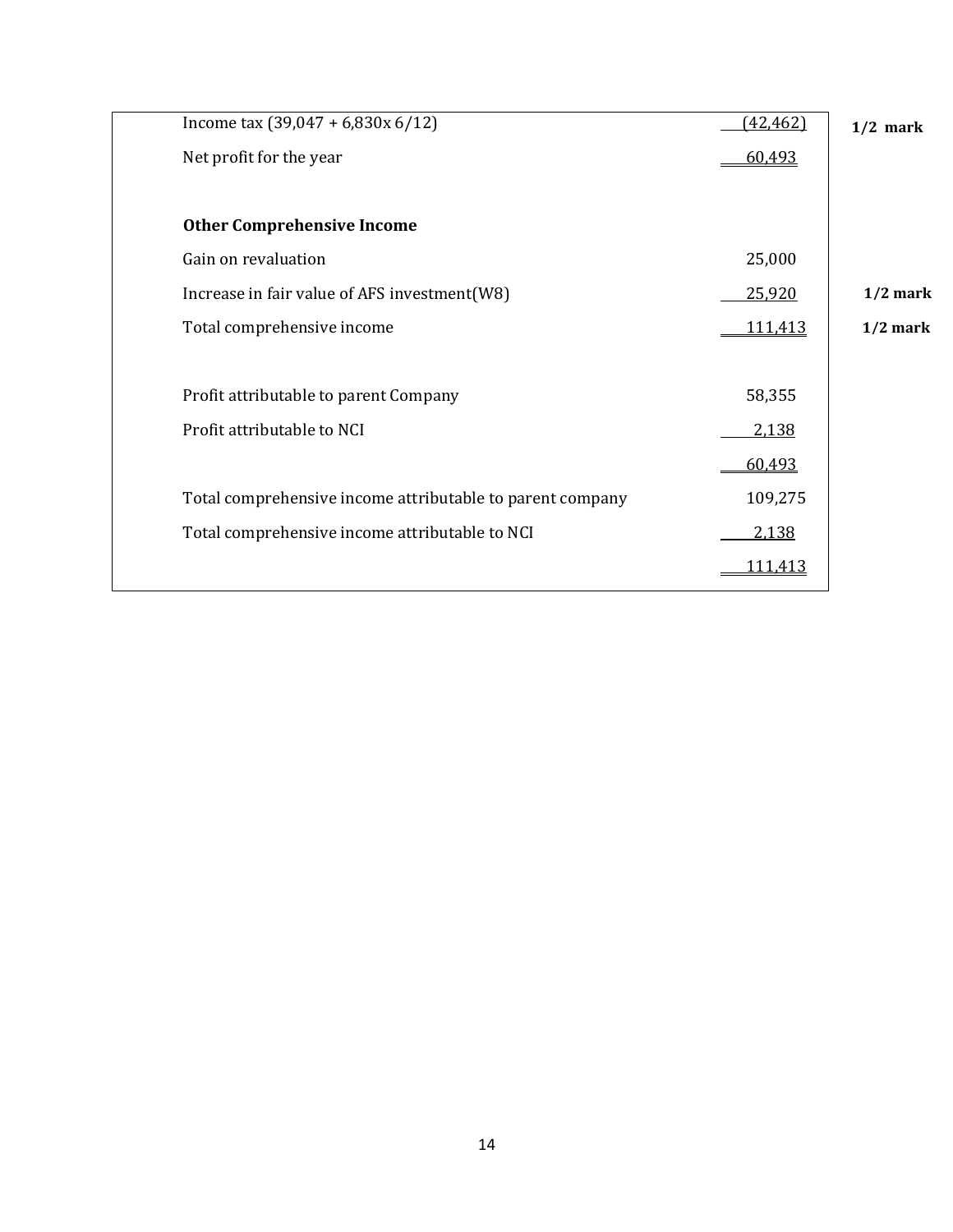# **(iii)**

**Migaya Group**

# **To test the student's ability to prepare consolidated financial statements.**

| <b>Revised Consolidated Statement of Financial Position</b> |           |                    |
|-------------------------------------------------------------|-----------|--------------------|
| As At 31st March 2013                                       |           |                    |
| <b>Assets</b>                                               |           |                    |
| <b>Non Current Assets</b>                                   |           |                    |
| Property plant & equipment (W5)                             | 3,145,986 | 2.5 <sub>mar</sub> |
| Available for sale investment(W6)                           | 10,495    | 1 mark             |
| Goodwill                                                    | 83,490    |                    |
| <b>Total Non Current assets</b>                             | 3,239,971 |                    |
| <b>Current Assets</b>                                       |           |                    |
| Inventories (1,919,980 + 115,000)                           | 2,034,980 |                    |
| Trade & other receivables $(978, 845 + 92, 100)$            | 1,070,945 |                    |
| Other financial assets (318,859 + 22,690)                   | 341,549   |                    |
| Asset held for sale (W12)                                   | 107,000   | 1 mark             |
| Cash and cash equivalents $(35,272 + 30,100)$               | 65,372    |                    |
| <b>Total Current Assets</b>                                 | 3,619,846 |                    |
| <b>Total Assets</b>                                         | 6,859,817 |                    |
| <b>Equity and Liabilities</b>                               |           |                    |
| <b>Equity</b>                                               |           |                    |
| Stated capital(W13)                                         | 2,295,012 | 1 mark             |
| Revaluation reserve                                         | 75,000    |                    |
| Reserve                                                     | 27,850    |                    |
| AFS reserve (W8)                                            | 25,920    | 1 mark             |
| Retained earnings(W7)                                       | 502,294   | $1 \t1/2$          |
| Non controlling interest(W14)                               | 159,638   | 1 mark             |
| <b>Total equity</b>                                         | 3,085,714 |                    |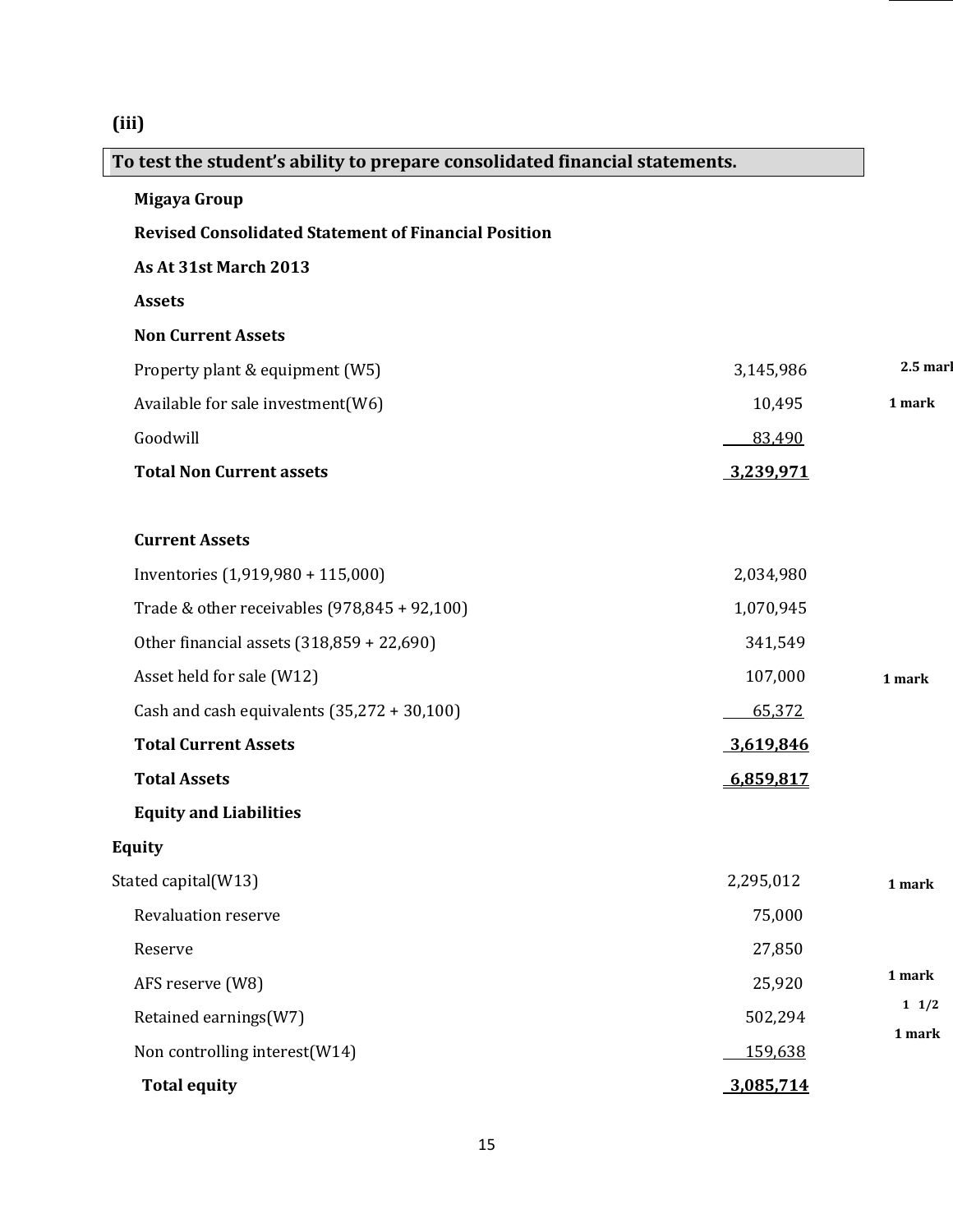#### **Non Current Liabilities**

| Contingent consideration                                           | 30,000                   |          |
|--------------------------------------------------------------------|--------------------------|----------|
| Differed revenue on lease                                          | 7,500                    |          |
| Interest bearing loan - at amortized cost.(W11)                    | 902,495                  | 1.5 mark |
| Differed tax liability (W9)                                        | 40,023                   |          |
| Lease creditor(W10)                                                | 33,600                   | 1.5 mark |
| Retirement benefit obligation (104,276 + 9,500)                    | 113,776                  |          |
| <b>Total Noncurrent Liabilities</b>                                | 1,127,394                |          |
| <b>Current Liabilities</b>                                         |                          |          |
| Bank OD (490,086 + 85,600)                                         | 575,686                  |          |
| Trade & other payables (1,134,848 +92,100)                         | 1,226,948                |          |
| Tax payables (45,828 + 8,190)                                      | 54,018                   |          |
| Interest bearing loans                                             | 790,057                  |          |
| <b>Total Current Liabilities</b>                                   | 2,646,709                |          |
| <b>Total Equity and liabilities</b>                                | 6,859,817                |          |
| <b>Working 1 - Other Income/ Gain</b>                              |                          |          |
| Migaya ceramics<br>Fair value decrease in contingent consideration | 3,782<br>1 mark<br>8,490 |          |

| Fair value decrease in contingent consideration       | 8,490  | 1 mark |
|-------------------------------------------------------|--------|--------|
| $(38,490 - 30,000)$                                   |        |        |
| For value gain on 15% investment                      | 22,500 | 1 mark |
| $(52,500 - 30,000)$                                   |        |        |
| Differed revenue-sale & lease back                    | 2,500  | 1 mark |
| $((50,000 - 40,000) / 4)$                             |        |        |
| Reversal of depreciation for the period-Held for sale | 3,080  | 1 mark |
| (Period 01/01/2015 - 31/03/2015)                      |        |        |
|                                                       | 40,352 |        |
|                                                       |        |        |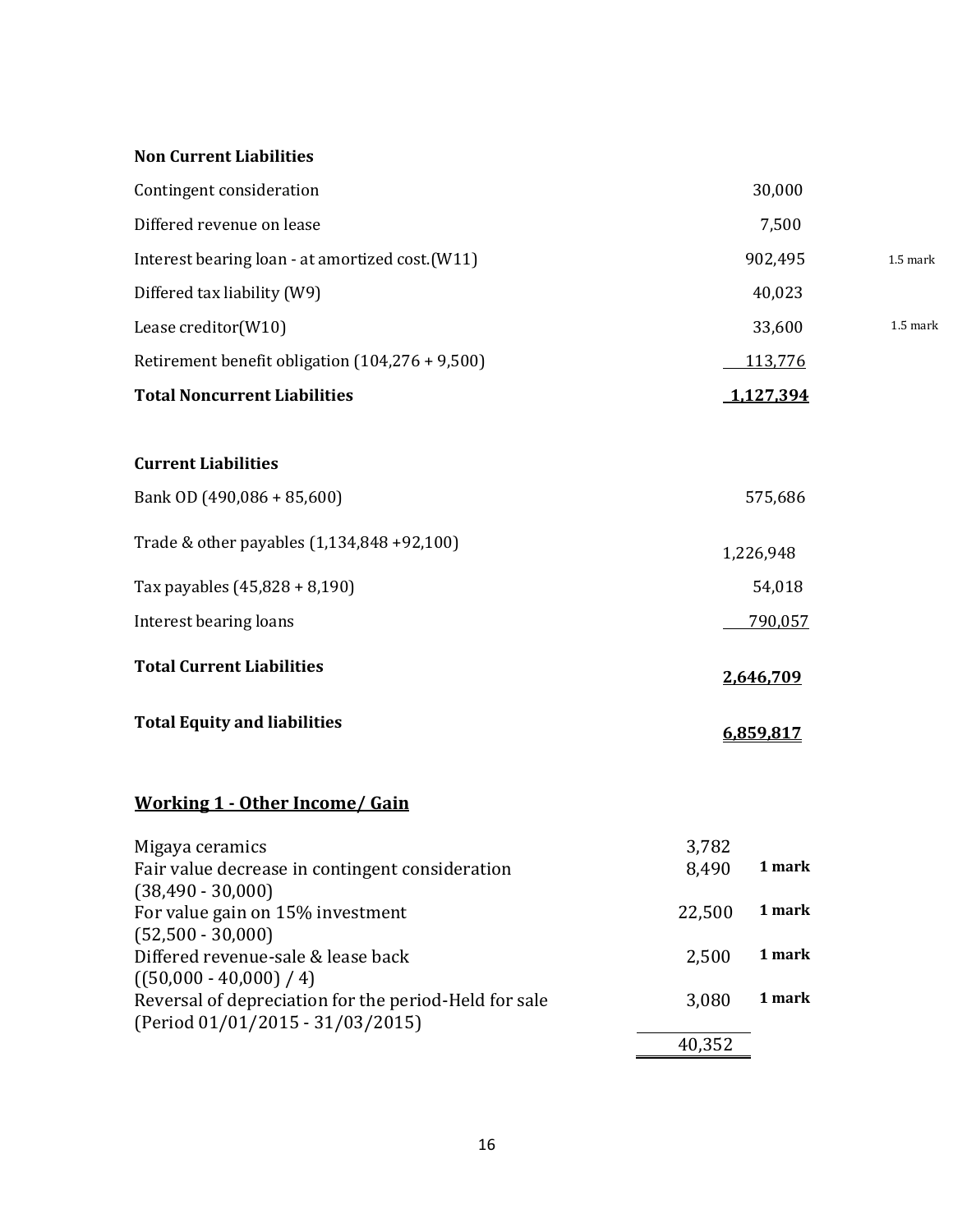## **Working 2 - Administrative expenses**

| Migaya + Milanka (252,207 + 53,600 x 6/12)    |         | 279,007    |            |
|-----------------------------------------------|---------|------------|------------|
| <b>Impairment loss-Packing Machine</b>        |         | 6,968      | $1/2$ mark |
|                                               |         | 285,975    |            |
| <b>Working 3 - Finance Cost</b>               |         |            |            |
| Migaya + Milanka (252,894 +25,390 x 6/12)     | 265,589 |            |            |
| Lease interest $(45,000 \times 8\%)$          | 3,600   | $1/2$ mark |            |
| Interest-Long term loan                       | 11,369  | $1/2$ mark |            |
|                                               | 280,558 |            |            |
| <b>Working 4 - Fair Value increase - Land</b> |         |            |            |
| FV of net identifiable net assets acquired    |         | 265,000    |            |
| Book value of net assets at acquisition       |         |            |            |
| Stated capital                                | 160,000 |            |            |
| Retained earnings (100,000 + 9,500 x 6/12)    | 104,750 | (264, 750) |            |
|                                               |         | 250        |            |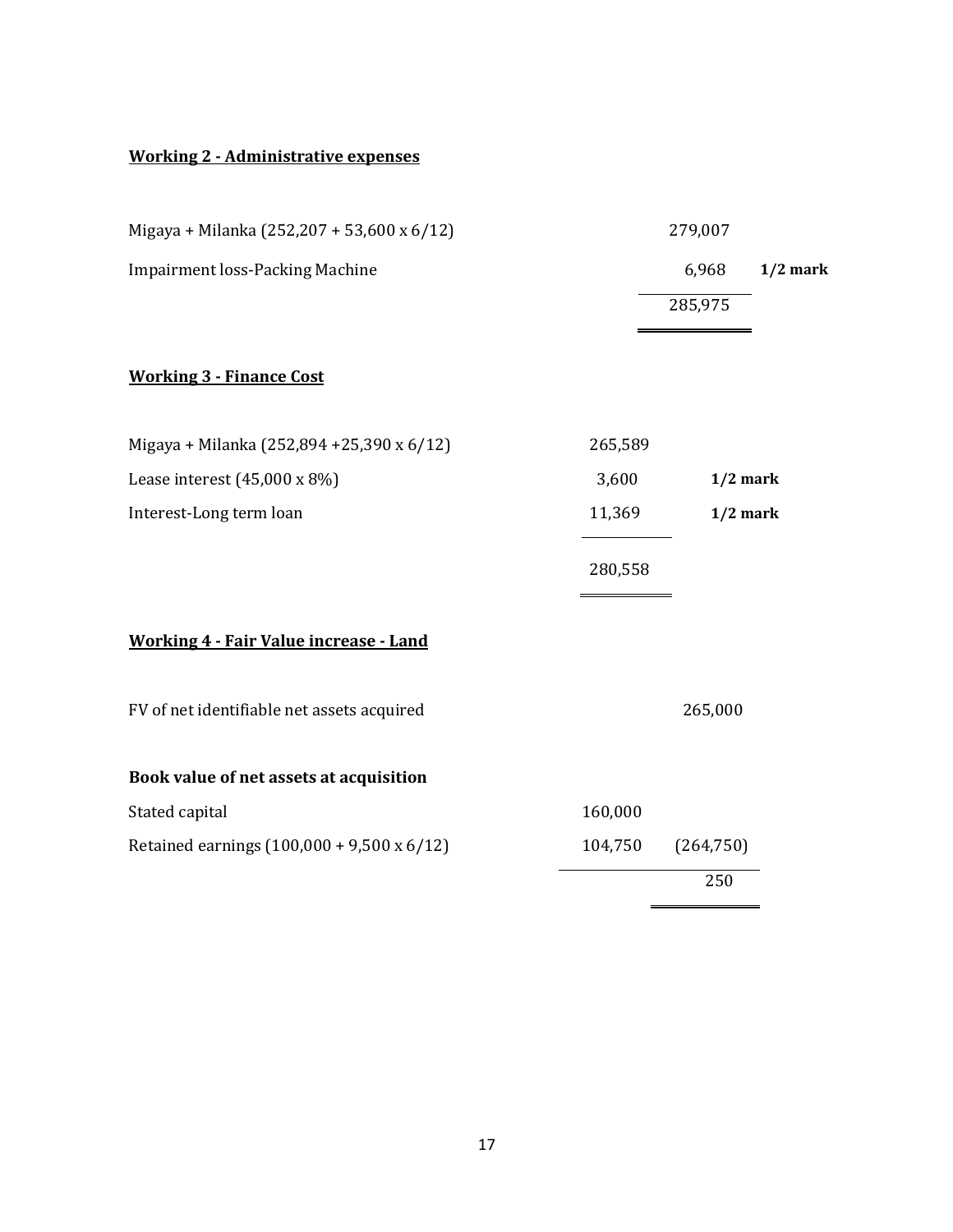## **Working 5- Property Plant & Equipment**

| Migaya + Milanka (2,971,624 + 295,000)              | 3,266,624            |            |
|-----------------------------------------------------|----------------------|------------|
| Fair Value Increase-Land                            | 250                  | $1/2$ mark |
| <b>WDV</b> of Plant leased back                     | (40,000)             | $1/2$ mark |
| Fair value of Plant leased back under finance lease | 45,000               | $1/2$ mark |
| WDV of tile Packing Machine-Held for sale           | $(110,888)$ 1/2 mark |            |
| Reversal of lease installment                       | (15,000)             | $1/2$ mark |
|                                                     | 3,145,986            |            |
| <b>Working 6 - AFS Investment</b>                   |                      |            |
| Migaya Ceramics                                     | 142,995              |            |
| Investment in Milanka -Cost                         | (130,000)            | $1/2$ mark |
| Gain on AFS-Milanka Tile PLC                        | 10,000               |            |
| Gain o AFS- Milanka Walltiles already adjusted      | (12,500)             | $1/2$ mark |
| <b>Working 7- Consolidated Retained Earnings</b>    | <u>10,495</u>        |            |
| Migaya Ceramics                                     | 588,469              |            |
| AFS reserve                                         | (28, 420)            | $1/2$ mark |
| Revaluation surplus                                 | (25,000)             | $1/2$ mark |
| Profit already recognized included                  | (91, 110)            |            |
| Profit for the year                                 | 58,355               | $1/2$ mark |
|                                                     | 502,294              |            |

-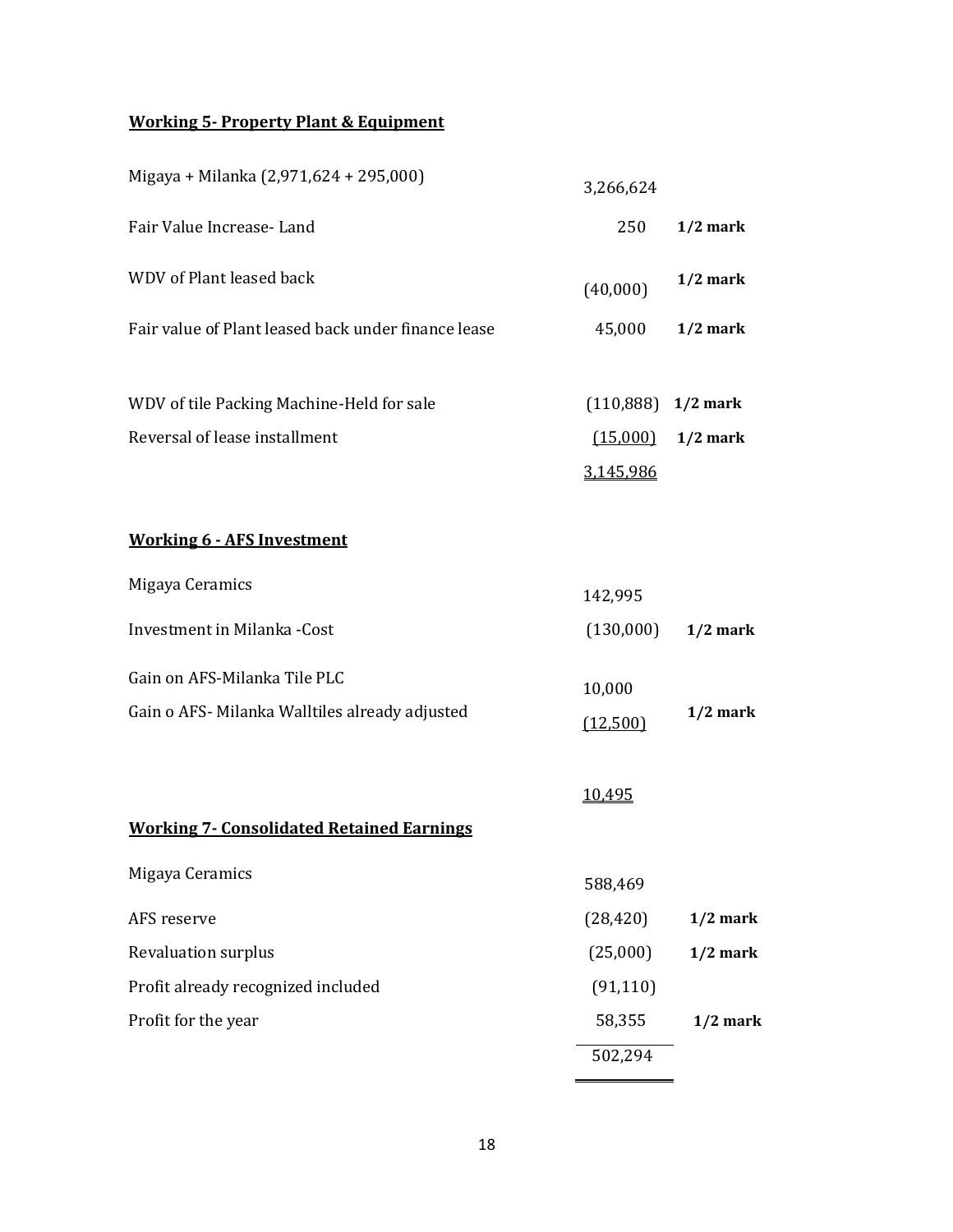#### **Working 8 - AFS Reserve**

| Milanka balance (28,420 - 12,500)        | 15,920   | $1/2$ mark |
|------------------------------------------|----------|------------|
| FV gain(net of tax) - Milanka tiles PLC  |          |            |
| $(60 \times 500 - 20,000)$               | 10,000   | $1/2$ mark |
|                                          | 25,920   |            |
| <b>Working 9- Differed Tax Liability</b> |          |            |
| Milanka                                  | 40,023   |            |
|                                          | 40,023   |            |
| <b>Working 10 - Lease Liability</b>      |          |            |
| Total Lease rentals- (15,000*4)          | 60,000   | $1/2$ mark |
| Rental paid in arrears                   | (15,000) | $1/2$ mark |
| Interest for the period (45,000*8%)      | 3,600    | $1/2$ mark |
| Total Interest in suspense               | (15,000) |            |
|                                          | 33,600   |            |

 $\blacksquare$ 

L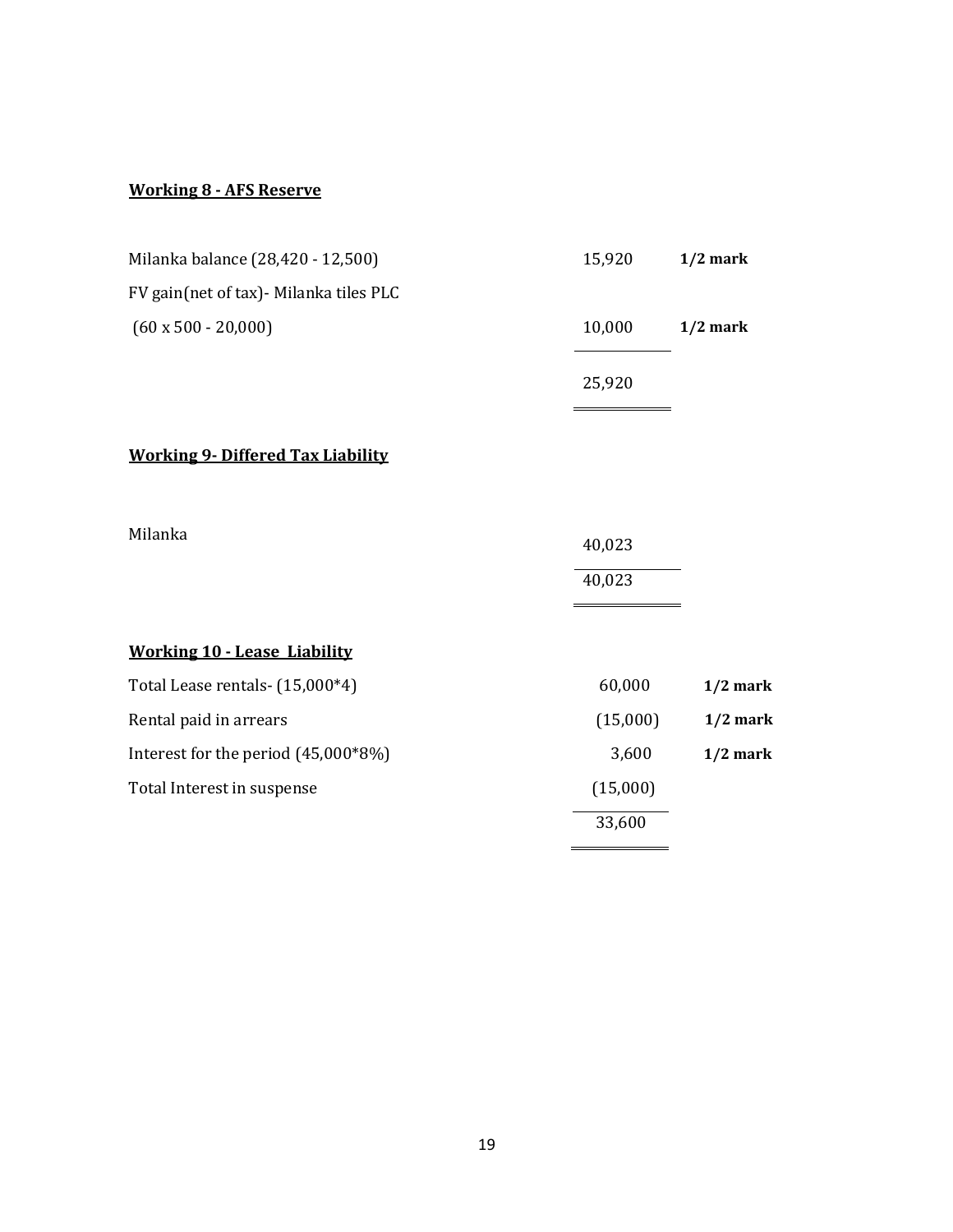# **Working 11 - Long Term Borrowing**

| Migaya + Milanka (806,388+90,000)                       | 896,388   |            |
|---------------------------------------------------------|-----------|------------|
| Loan Obtained-Face Value                                | (100,000) | $1/2$ mark |
| Amortized cost (133,100/(1.12)3                         | 94,738    | $1/2$ mark |
| Interest cost                                           | 11,369    | $1/2$ mark |
|                                                         | 902,495   |            |
| <b>Working 12 - Asset held for sale</b>                 |           |            |
| Carrying value as at 31/03/2015                         | 110,888   |            |
| 147,850-(147,850/12*3)                                  |           |            |
| Reversal of depreciation (Period 01/01/2015-31/03/2015) | 3080      | $1/2$ mark |
| Carrying value as at 01/01/2015                         | 113,968   | $1/2$ mark |
| Recoverable Value (112,000-5,000)                       | 107,000   |            |
| <b>Impairment Loss</b>                                  | 6,968     |            |
|                                                         |           |            |
| <b>Working 13 - Stated Capital</b>                      |           |            |
| Migaya                                                  | 2,289,750 |            |
| Equity component of loan                                | 5,262     | (1 mark)   |
|                                                         | 2,295,012 |            |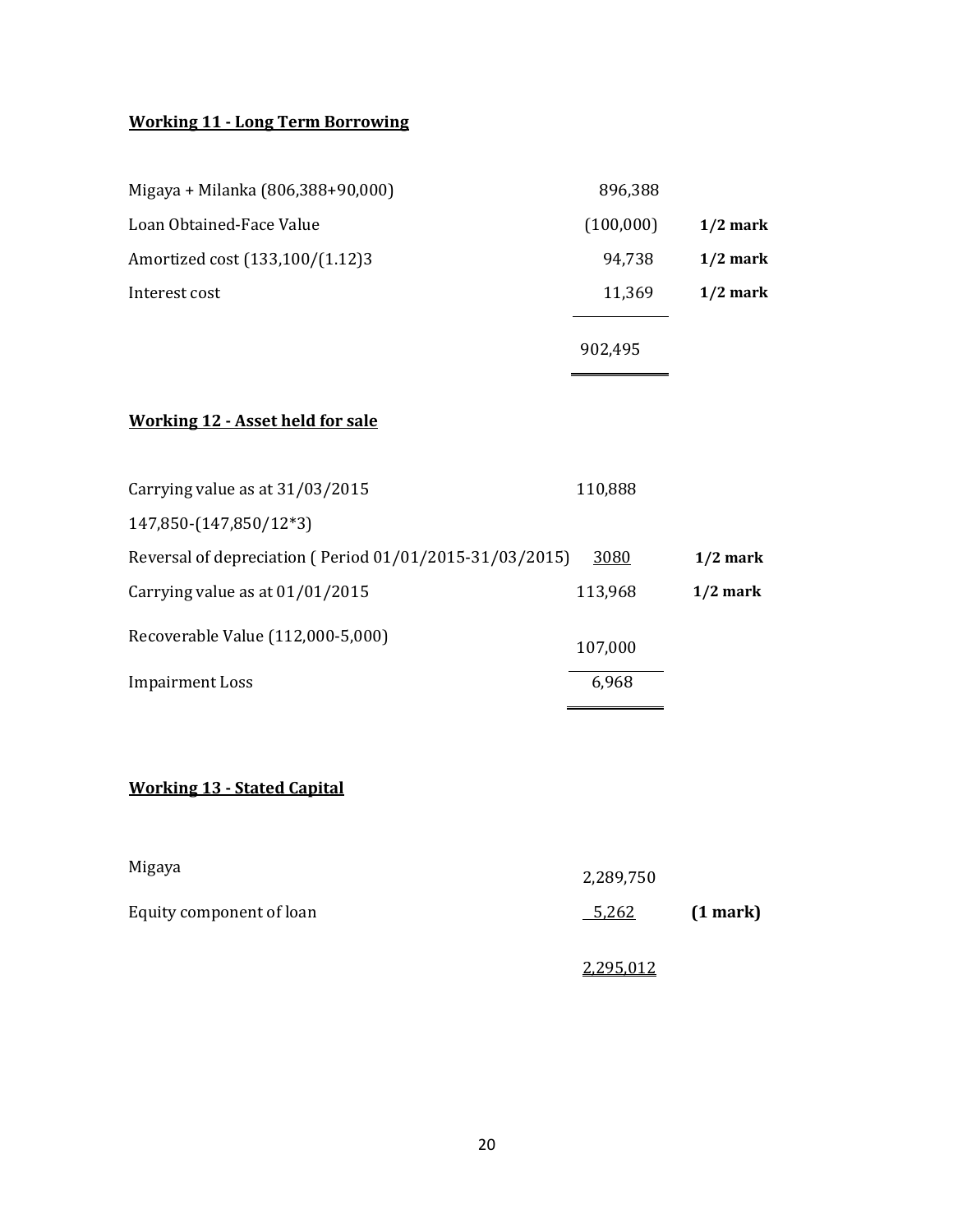## **Working 14 - Non controlling Interest**

| Balance as at acquisition date     |         | $157,500$ $(1/2$ mark ) |
|------------------------------------|---------|-------------------------|
| Profit for 06 Months $(4,750*45%)$ | 2.138   | $(1/2 \text{ mark})$    |
|                                    | 159,638 |                         |

 $\overline{\phantom{0}}$ 

 $\overline{a}$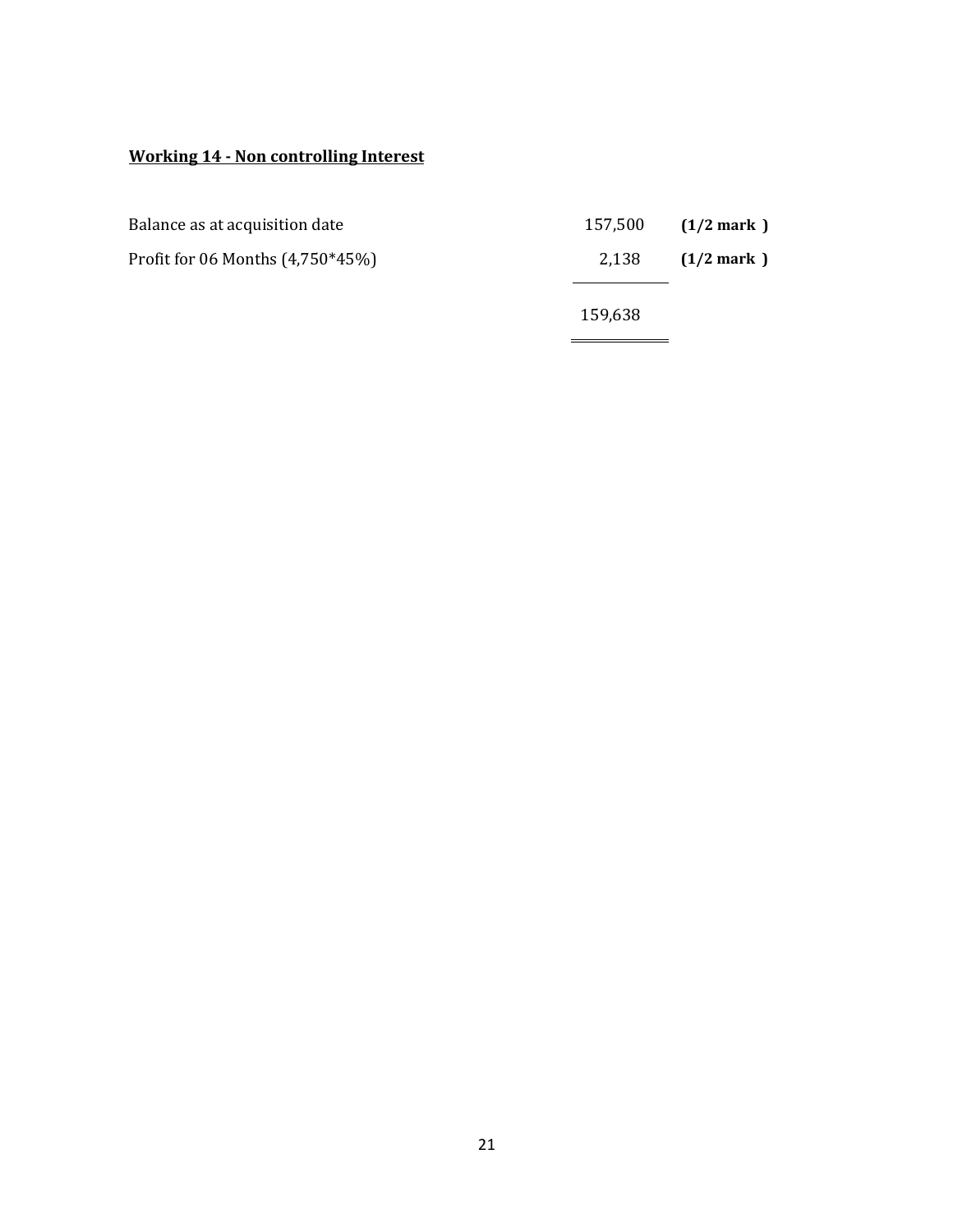# **iv)**

Sustainability may also be known as corporate citizenship or social responsibility. It includes anything from environmental awareness to involvement in local community issues to modifying business processes to reduce the operational use of energy resources.

A sustainability report is an organizational report that provides information about a company's economic, social and environmental performance and impact. Such reports are becoming increasingly important to stakeholders who use them to evaluate the long term viability of a company.

There are a number of factors that encourage companies to provide a sustainability report with their financial statements. As stated, public interest in corporate social responsibility is steadily increasing. Although financial statements are primarily intended for investors and 2 marks their advisors, there is a growing recognition that companies actually have a number of different stakeholders. These include customers, employees and the general public , all of whom are potentially interested in the way in which a company's operations affect the natural environment and the wider community.

These stakeholders can have a considerable effect on a company's performance. As a result many companies now deliberately attempt to build a reputation of social , economic and environmental responsibility. Therefore disclosure of sustainability information is essential. There is also growing recognition that corporate social responsibility is actually an important 2 marks part of an entity's overall performance. Responsible practice in areas such as reduction of damage to the environment and the promotion of good employee relations increase share holders value. Companies that act responsibly and provide sustainability reports are perceived as better investments than those that do not.

Another factor is growing interest by government and professional bodies. Although there are no SLFRS s that specifically require sustainability reporting , it may be required by company legislation. There are now a number of awards for high quality sustainability disclosure in financial statements. These provide further encouragement to disclose information. **1/2 marks**

At present companies are normally able to disclose as much or as little information as they wish in whatever manner that they wish. This causes a number of problems. Companies tend to disclose information selectively ad it is difficult for users of the financial statements to compare the performance of the different companies. However, there are good arguments for continuing to allow companies a certain amount of freedom to determine the information that they disclose. **1/2 marks**